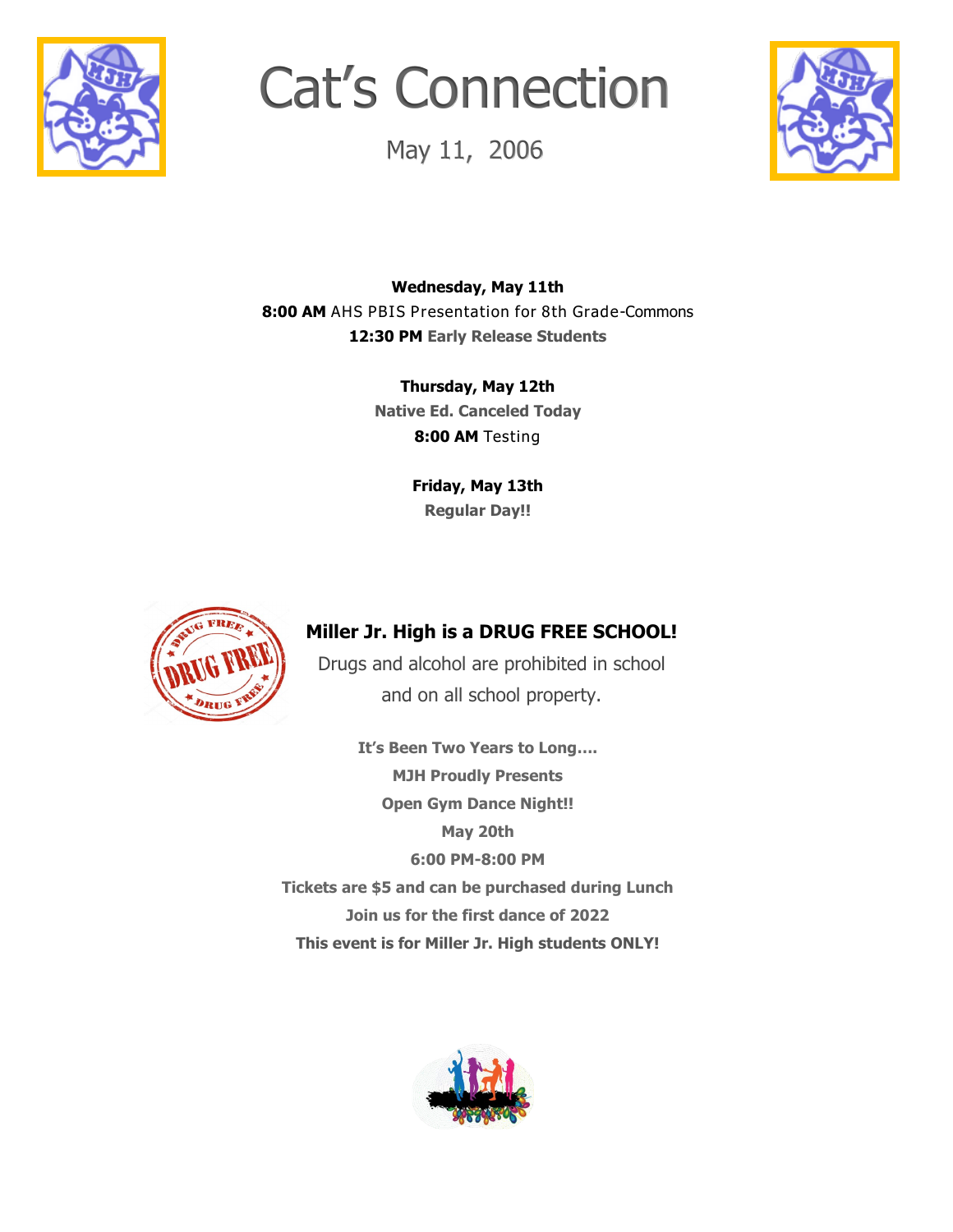

Cat's Connection

May 11, 2006



## **Prevention Club Members are hiding Drug Fact Cards around the school.**

During the month of May you have a chance to find five (5) different cards. When you find a card turn it in to Room 104 (that's Mr. Bushman's office). Cards turned in will receive a prize. Good Luck!

### **Fact of the Day: Examine the Risk Factors**

Look at your family history of mental illness & addiction, several studies have shown that this disease tends to run in families, but can be prevented. The more you are aware of your biological, environmental and physical risk factors the more likely you are to overcome them.

If you haven't signed up for the **8th Grade Celebration** there is still time.

This is open to all 8th grade students in the Aberdeen School District.

Sign-up/Student Contract Forms are in the Office.

Take your family to the ballgame! Sunday, May 19th watch the M's at Safeco, honestly the name escapes me, take on the Angels. Here is the Zoom Link to pay for your tickets:

[https://www.venmo.com/u/MJHPTO](mailto:https://www.venmo.com/u/MJHPTO)

**ALL PHONES MUST BE PUT IN A YONDR POUCH. IF YOU HAVE MISPLACED OR LOST YOUR YONDR POUCH YOU CAN TAKE YOU PHONES TO THE OFFICE TO BE HELD UNTIL THE END OF THE DAY. RANDOM CLASSROOM CHECKS ARE HAPPENING DAILY.**

Be Respectful, responsible and safe.